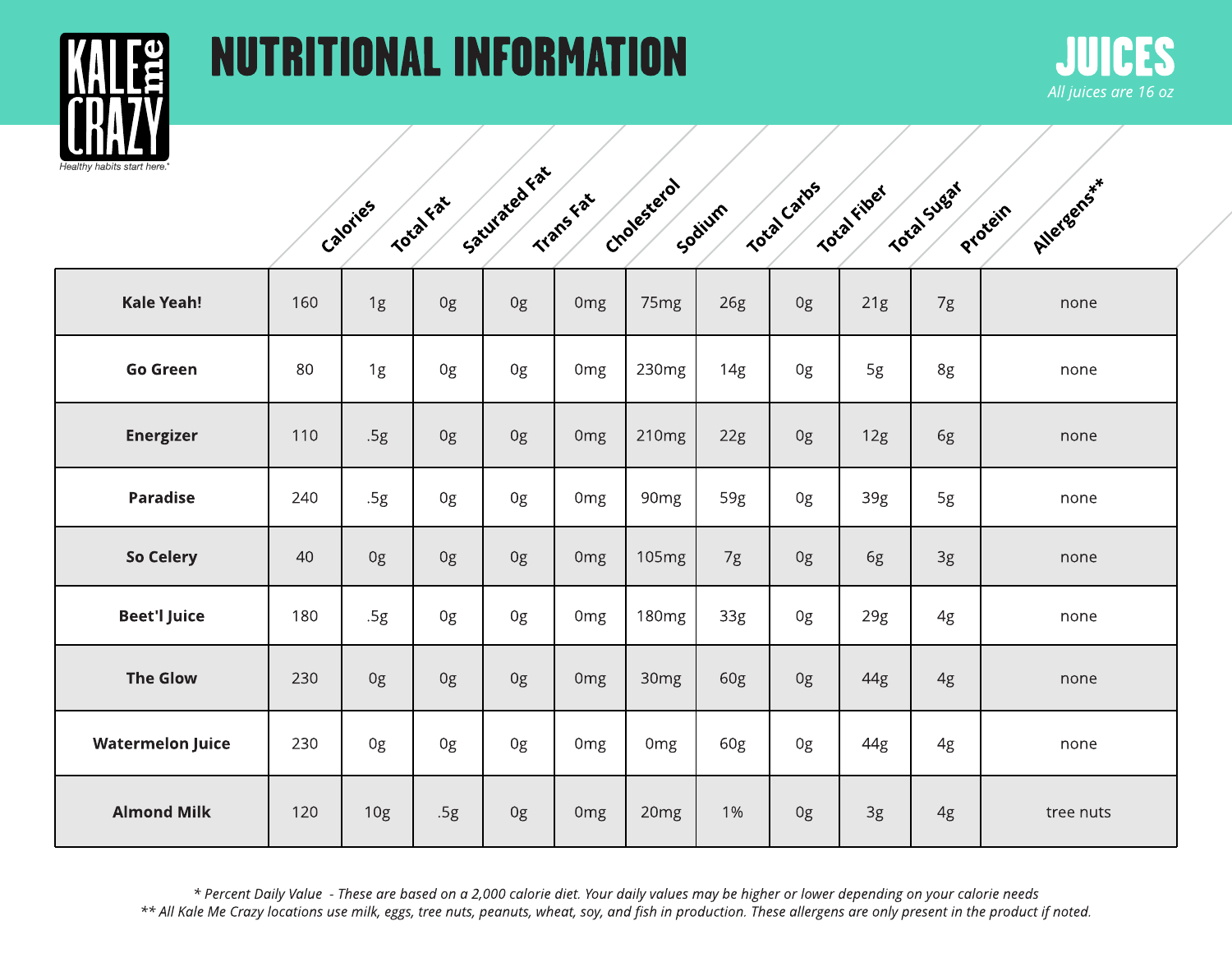

# NUTRITIONALINFORMATION SMOOTHIES



|                       | Calories from Eat<br>Saturated Fat |                                               |                         |                     |
|-----------------------|------------------------------------|-----------------------------------------------|-------------------------|---------------------|
| Total Fat<br>Calories | Total Sugat                        | Total Carlos<br>Total fiber<br><b>Protein</b> | Cholesterol<br>Transfat | Allergens<br>Sodium |
|                       |                                    |                                               |                         |                     |

| <b>Tropical Trippin'</b> | 182 | 3g              | 29  | 2g   | 32g | 40 <sub>g</sub> | 4g              | 2g  | 0 <sub>mg</sub> | 0g | 10mg              | none      |
|--------------------------|-----|-----------------|-----|------|-----|-----------------|-----------------|-----|-----------------|----|-------------------|-----------|
| <b>Burning Kale</b>      | 160 | 2g              | 17  | 0.5g | 19g | 35g             | 9g              | 6g  | 0 <sub>mg</sub> | 0g | 68 <sub>mg</sub>  | none      |
| <b>Recovery</b>          | 395 | 10 <sub>g</sub> | 91  | 1g   | 22g | 46g             | 7g              | 35g | 0 <sub>mg</sub> | 0g | 577mg             | tree nuts |
| <b>Green Dream</b>       | 170 | 1g              | 11  | 0g   | 26g | 39g             | 7g              | 6g  | 0 <sub>mg</sub> | 0g | 105 <sub>mg</sub> | none      |
| <b>Super Matcha</b>      | 269 | 4g              | 36  | 0.5g | 36g | 58g             | 7g              | 4g  | 0 <sub>mg</sub> | 0g | 226mg             | tree nuts |
| Grounded                 | 375 | 13g             | 119 | 2g   | 43g | 67g             | 9g              | 9g  | 0 <sub>mg</sub> | 0g | 191mg             | tree nuts |
| <b>The Warrior</b>       | 303 | 9g              | 85  | 1g   | 34g | 55g             | 6g              | 6g  | 0 <sub>mg</sub> | 0g | <b>166mg</b>      | none      |
| <b>Power House</b>       | 393 | 19g             | 154 | 1g   | 8g  | 27g             | 11g             | 35g | 0 <sub>mg</sub> | 0g | 405mg             | tree nuts |
| <b>Go Getter</b>         | 507 | 22g             | 162 | 3.5g | 17g | 43g             | 10 <sub>g</sub> | 39g | 0 <sub>mg</sub> | 0g | 400mg             | tree nuts |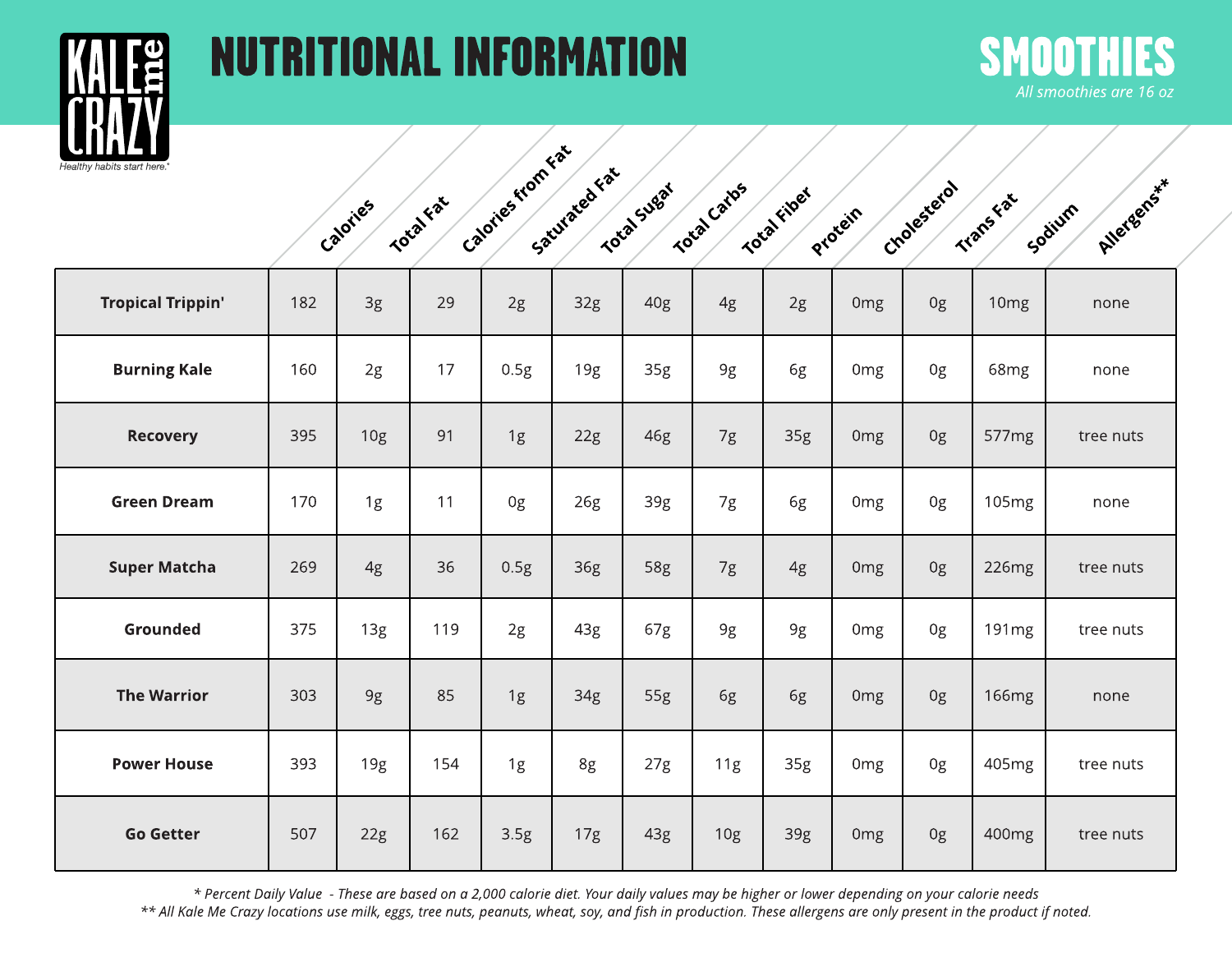# NUTRITIONALINFORMATION SALADS



| Calories from Eat     |                                              |                               |                         |                      |  |
|-----------------------|----------------------------------------------|-------------------------------|-------------------------|----------------------|--|
| Total Fat<br>Calories | Saturated Fat<br>Total Carlos<br>Total Sugar | Total fiber<br><b>Protein</b> | Cholesterol<br>Transfat | Atlergens*<br>Sodium |  |
|                       |                                              |                               |                         |                      |  |

| Mediterranean<br><b>Hummus</b> | 931 | 71g | 646 | 10g | 5g  | 58g | 7g              | <b>18g</b> | 13 <sub>mg</sub> | 0g | 640mg  | milk,<br>wheat, soy       |
|--------------------------------|-----|-----|-----|-----|-----|-----|-----------------|------------|------------------|----|--------|---------------------------|
| <b>Farro Salad</b>             | 511 | 25g | 221 | 4g  | 14g | 62g | 10 <sub>g</sub> | 14g        | 9mg              | 0g | 1492mg | milk,<br>wheat, soy       |
| <b>Kale Salad</b>              | 672 | 48g | 433 | 6g  | 28g | 58g | 10 <sub>g</sub> | 17g        | <b>Omg</b>       | 0g | 287mg  | peanuts,<br>wheat, soy    |
| <b>Quinoa Bowl</b>             | 799 | 49g | 437 | 9g  | 12g | 77g | 12g             | 20g        | 21mg             | 0g | 560mg  | milk                      |
| <b>Salmon Salad</b>            | 441 | 33g | 293 | 6g  | 3g  | 13g | 2g              | 25g        | 232mg            | 0g | 1250mg | milk, fish,<br>wheat, egg |
| <b>Greek Salad</b>             | 361 | 27g | 246 | 6g  | 6g  | 18g | 5g              | 9g         | 21mg             | 0g | 1200mg | milk                      |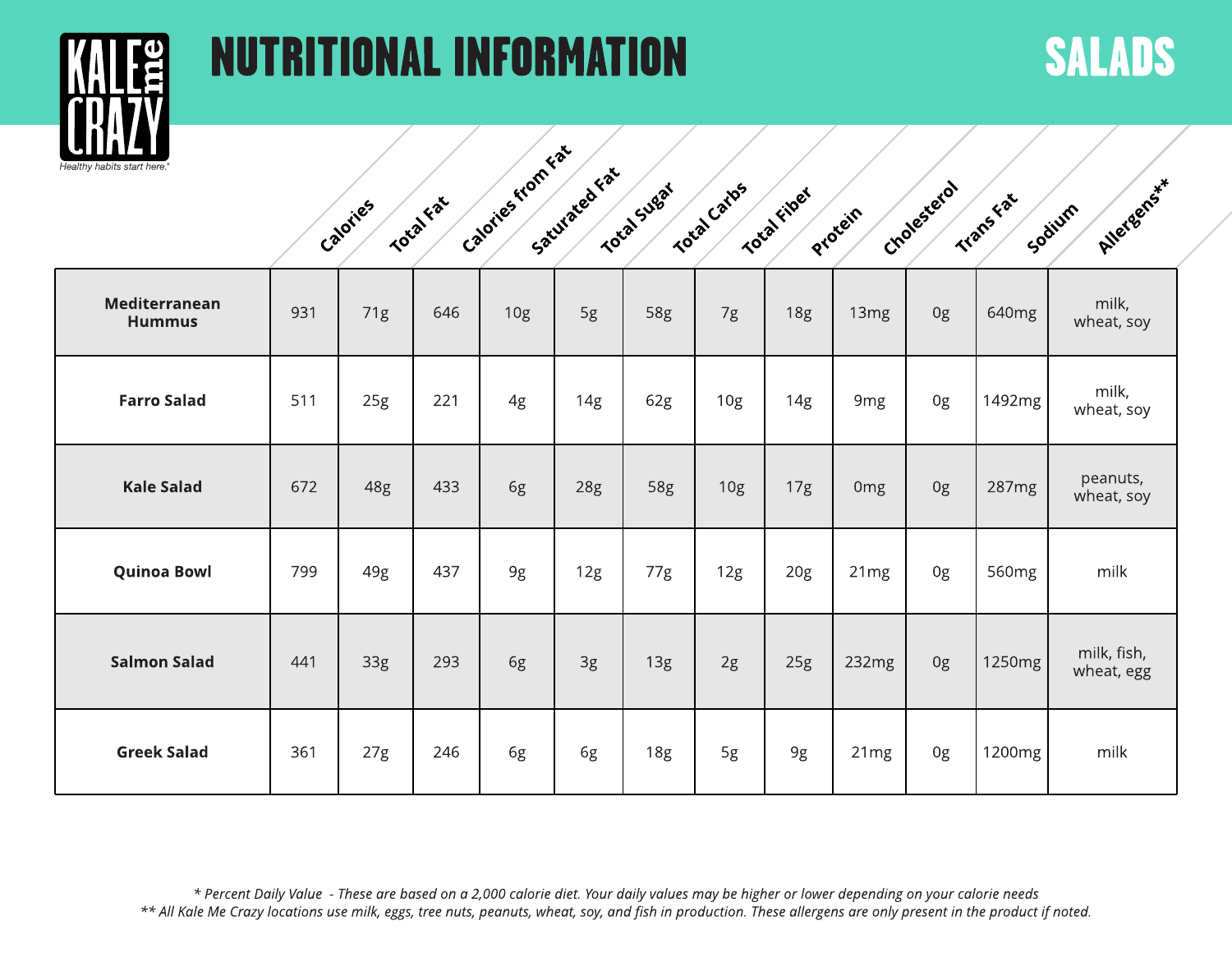# NUTRITIONALINFORMATION WRAPS



Trans Fat Cholesterol Protein **Total Fiber** Total Carbs Total Sugar Saturacea Fat Calories from Fat **Total** Fat Calories Allergens \*\* Sodium

| <b>Vegan Wrap</b>                 | 608 | 24.5g | 207 | 2.5g | 7g | 84g | 13g | 19g   | 0 <sub>mg</sub>  | 0g | 353mg  | wheat, soy                         |
|-----------------------------------|-----|-------|-----|------|----|-----|-----|-------|------------------|----|--------|------------------------------------|
| <b>Tuna Wrap</b>                  | 605 | 22.5g | 202 | 2g   | 5g | 60g | 7g  | 44g   | 52mg             | 0g | 1383mg | milk, eggs,<br>wheat,<br>soy, fish |
| <b>Tuna Wrap</b><br>w/ Mozzarella | 665 | 27.5g | 247 | 3g   | 5g | 61g | 7g  | 49g   | 62mg             | 0g | 1498mg | milk, eggs,<br>wheat,<br>soy, fish |
| <b>Turkey</b><br>Wrap             | 576 | 22.5g | 189 | 2.5g | 2g | 65g | 9g  | 31g   | 51 <sub>mg</sub> | 0g | 1010mg | wheat, soy                         |
| Chicken<br><b>Pesto Wrap</b>      | 687 | 30g   | 284 | 7g   | 4g | 65g | 6g  | 38.5g | 89mg             | 0g | 1006mg | milk, tree nuts,<br>wheat, soy     |
| <b>Breakfast</b><br><b>Wrap</b>   | 641 | 34.5g | 247 | 8g   | 4g | 64g | 11g | 27g   | 243mg            | 0g | 665mg  | milk, eggs,<br>wheat,<br>soy       |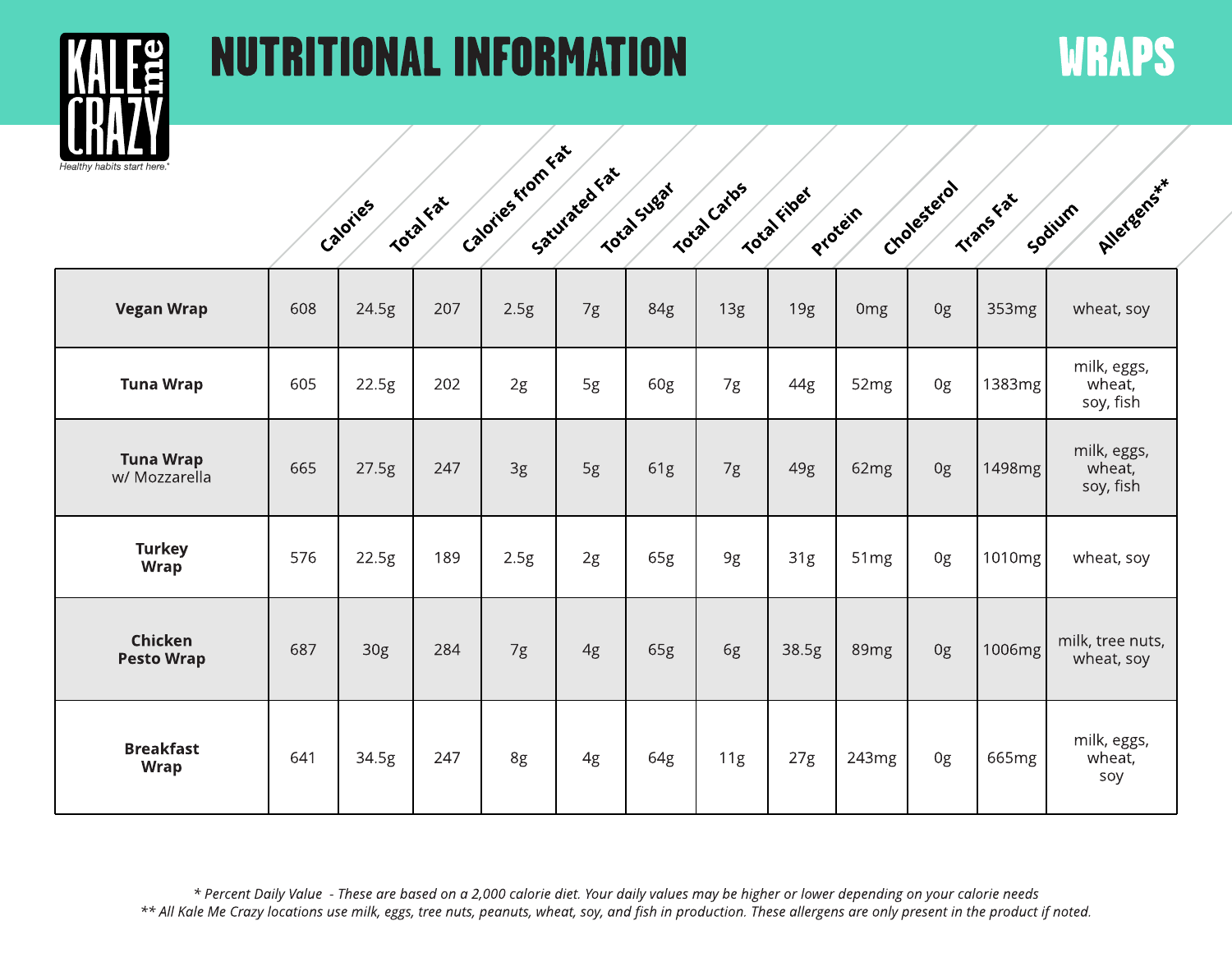

## NUTRITIONAL INFORMATION ACAI BOWLS



| <b>Acai Bowl</b>        | 560 | 25g | 222 | 13g | 42g | 82g | 14g | 7g | 0 <sub>mg</sub> | 0g | 60 <sub>mg</sub> | tree nuts, soy |
|-------------------------|-----|-----|-----|-----|-----|-----|-----|----|-----------------|----|------------------|----------------|
| <b>Deluxe Acai Bowl</b> | 526 | 20g | 181 | 5g  | 45g | 87g | 15g | 8g | 0 <sub>mg</sub> | 0g | 60 <sub>mg</sub> | tree nuts, soy |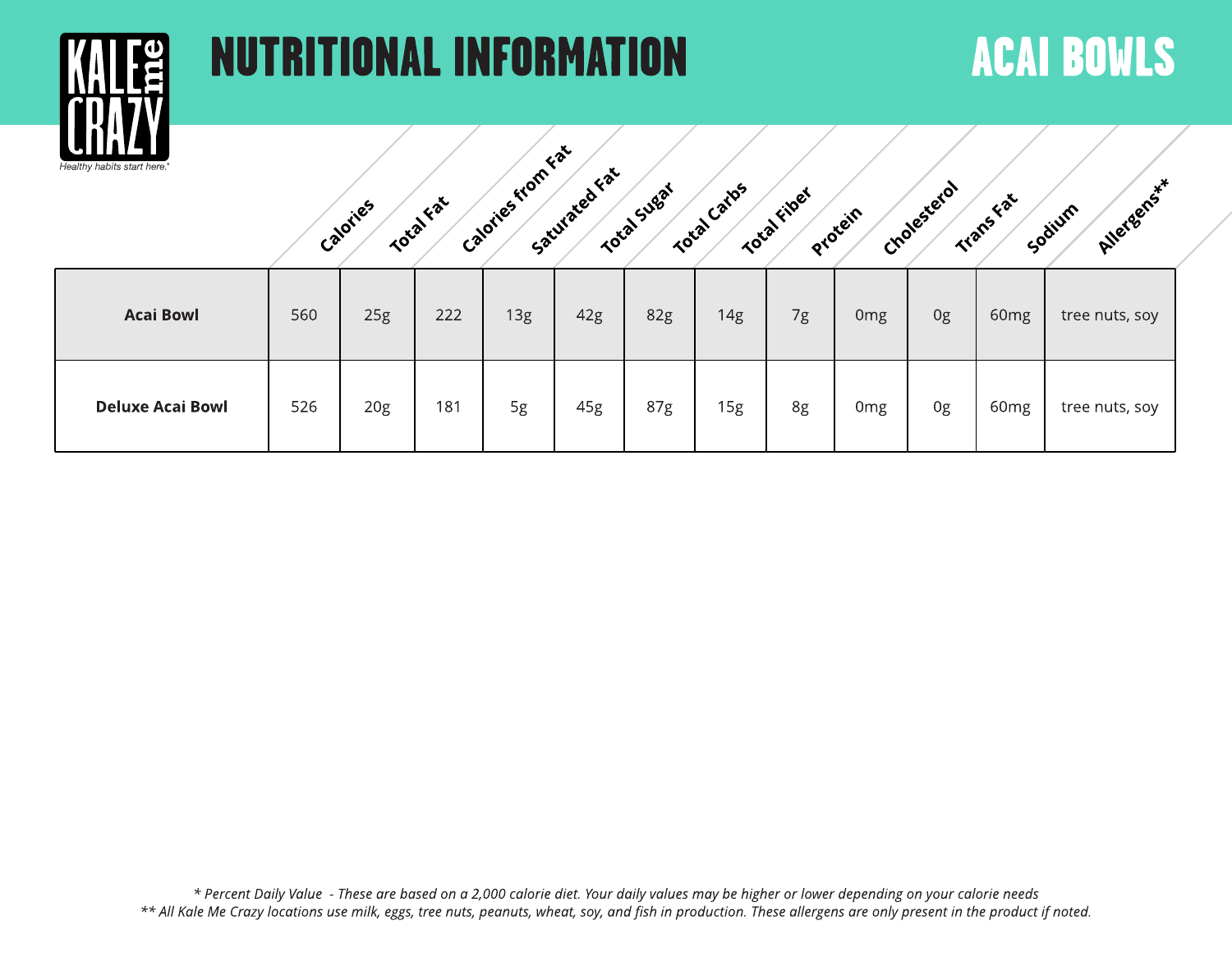

Mushroom Coffee

## NUTRITIONAL INFORMATION COFFEE &

# **All coffeesand teasare16 oz**

| lival<br>habits start here. |     |                  |                |                   |               |             |                |                 |                  |                  |                   |                       |
|-----------------------------|-----|------------------|----------------|-------------------|---------------|-------------|----------------|-----------------|------------------|------------------|-------------------|-----------------------|
|                             |     | Calories         | Total Fat      | Calgries from Fat | Saturated Fax | Total Sugat | Total Cartos   | Total fiber     | Protein          | Crolesterol      | Transkat          | Allergens**<br>Sodium |
| <b>KMC Iced Latte</b>       | 100 | 3g               | 29             | 0g                | 12g           | 16g         | 0g             | 1g              | 0 <sub>mg</sub>  | 0g               | 193 <sub>mg</sub> | tree nuts             |
| <b>Power Iced Latte</b>     | 254 | 6g               | 55             | 0g                | 12g           | 22g         | 4g             | 30 <sub>g</sub> | 0 <sub>mg</sub>  | 0g               | 540 <sub>mg</sub> | tree nuts             |
| <b>Matcha Iced Latte</b>    | 116 | 3g               | 23             | 0g                | 14g           | 21g         | 0g             | 1g              | 0 <sub>mg</sub>  | 0g               | 202mg             | tree nuts             |
| <b>Beetroot Latte</b>       | 114 | 3                | 31             | $\overline{0}$    | 14            | 18          | $\overline{2}$ | $\overline{2}$  | $\overline{0}$   | $\overline{0}$   | 34                | tree nuts             |
| <b>Café Au Lait</b>         | 182 | $\overline{7}$   | 71             | $\mathbf{1}$      | 14            | 27          | $\overline{2}$ | $\mathbf{1}$    | $\overline{0}$   | $\mathbf 0$      | 111               | none                  |
| <b>Chai Latte</b>           | 184 | $\overline{4}$   | 45             | $\overline{0}$    | 26            | 33          | $\mathbf{1}$   | $\mathbf{1}$    | 0                | $\mathbf 0$      | 69                | none                  |
| <b>Golden Latte</b>         | 105 | 3                | 32             | $\overline{0}$    | 13            | 18          | $\overline{2}$ | $\mathbf{1}$    | $\overline{0}$   | $\boldsymbol{0}$ | 11                | tree nuts             |
| <b>Hot Tea</b>              | 116 | $\boldsymbol{0}$ | $\overline{2}$ | $\boldsymbol{0}$  | 25            | 29          | $\mathbf{1}$   | $\overline{0}$  | $\boldsymbol{0}$ | $\mathbf 0$      | 18                | none                  |
| <b>Matcha Rose</b><br>Latte | 182 | $\overline{7}$   | 71             | $\mathbf{1}$      | 14            | 28          | 3              | $\mathbf{1}$    | $\overline{0}$   | $\boldsymbol{0}$ | 111               | none                  |
|                             |     |                  |                |                   |               |             |                |                 |                  |                  |                   |                       |

\* Percent Daily Value - These are based on a 2,000 calorie diet. Your daily values may be higher or lower depending on your calorie needs \*\* All Kale Me Crazy locations use milk, eggs, tree nuts, peanuts, wheat, soy, and fish in production. These allergens are only present in the product if noted.

131 | 4 | 39 | 0 | 11 | 19 | 4 | 4 | 0 | 0 | 11 | tree nuts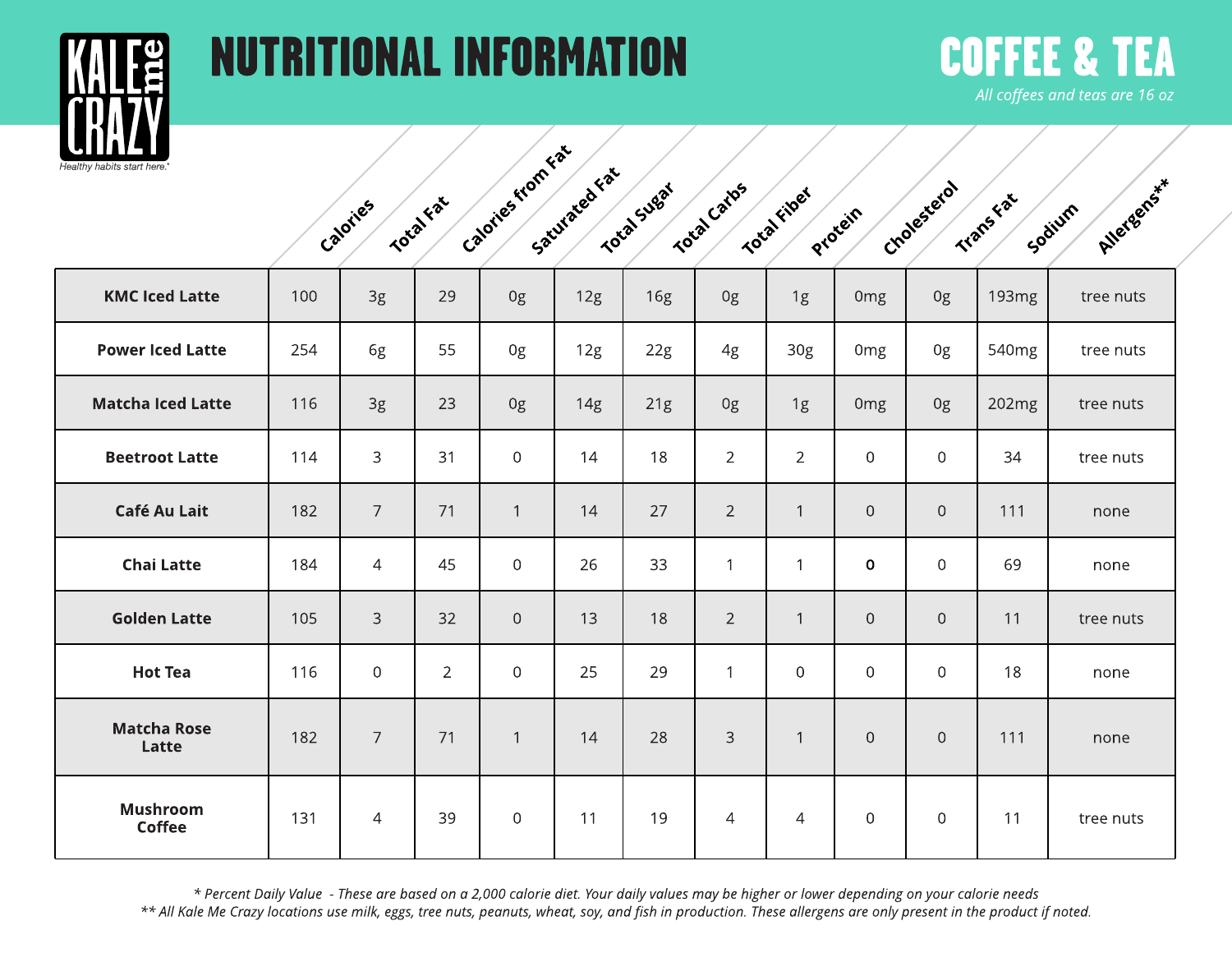

## NUTRITIONALINFORMATION ENERGYBITES



| <b>Lemon Cake</b><br><b>Energy Bites</b>    | 297 | 9g  | 81  | 1g | 37g | 52g | 6g | 4g | 0mg | 0g | $\overline{2}$   | tree nuts             |
|---------------------------------------------|-----|-----|-----|----|-----|-----|----|----|-----|----|------------------|-----------------------|
| <b>Peanut Butter</b><br><b>Energy Bites</b> | 401 | 13g | 118 | 2g | 50g | 67g | 4g | 7g | 0mg | 0g | 20 <sub>mg</sub> | tree nuts,<br>peanuts |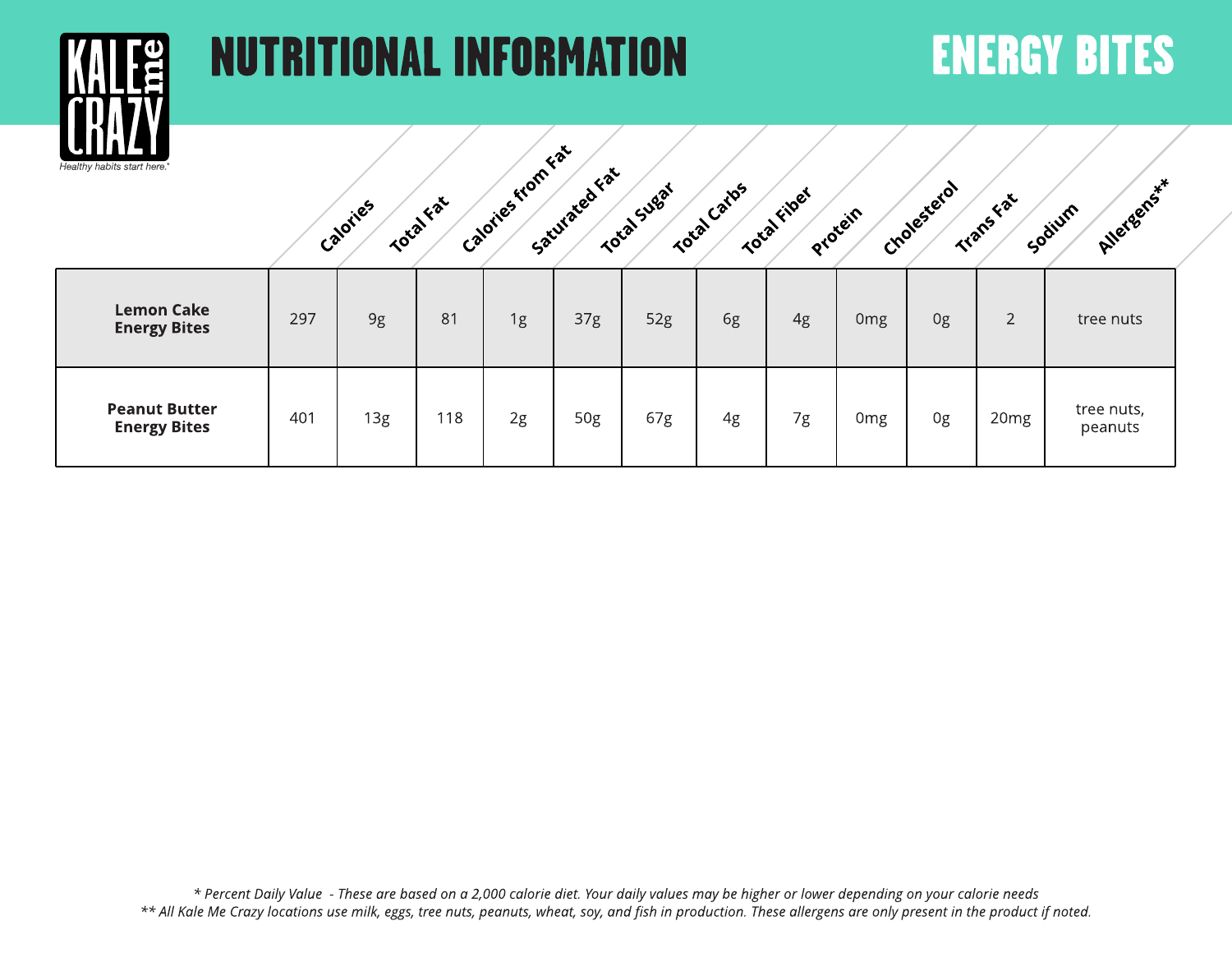## NUTRITIONALINFORMATION POKE

|                                   |     | Calories | Total Fat | Calories from Fat | Saturated Fat | Total Sugar | Total Carbs | Total riber     | Procein | Cholesterol | Transfeat         | Allergenss*<br>Sodium |
|-----------------------------------|-----|----------|-----------|-------------------|---------------|-------------|-------------|-----------------|---------|-------------|-------------------|-----------------------|
| <b>Poke Bowl</b><br>w/o Marinade  | 424 | 14g      | 124       | 1g                | 4g            | 54g         | 7g          | 30 <sub>g</sub> | 27mg    | 0g          | 148mg             | soy, fish             |
| Poke<br><b>Marinade</b>           | 74  | 5g       | 45        | 0g                | 0g            | 5g          | 0g          | 2g              | Omg     | 0g          | 1387mg            | wheat, soy            |
| <b>Spicy</b><br><b>Mayonnaise</b> | 195 | 21g      | 184       | 2g                | 1g            | 3g          | 0g          | 0g              | Omg     | 0g          | 187 <sub>mg</sub> | none                  |